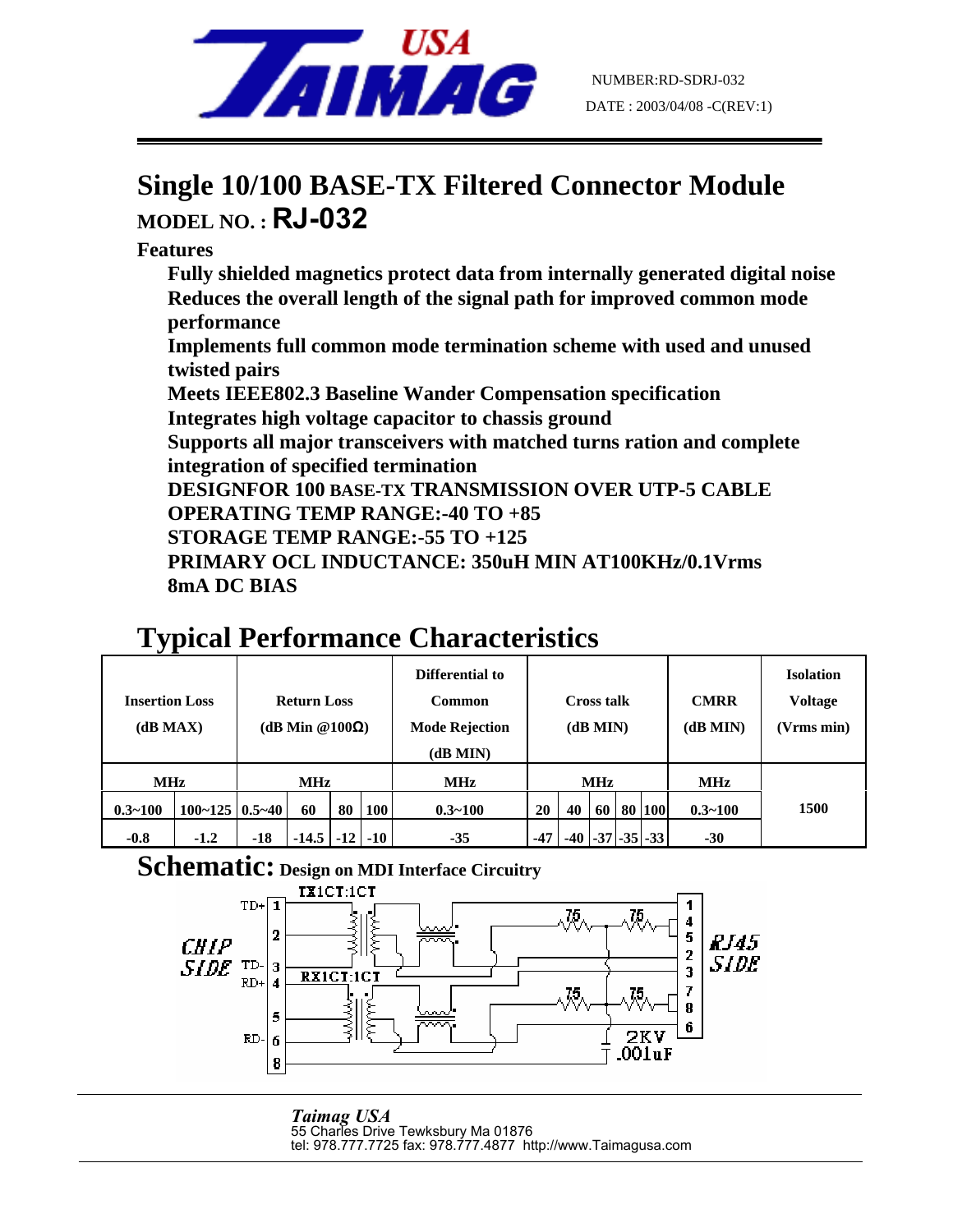







*Taimag USA* 55 Charles Drive Tewksbury Ma 01876 tel: 978.777.7725 fax: 978.777.4877 http://www.Taimagusa.com